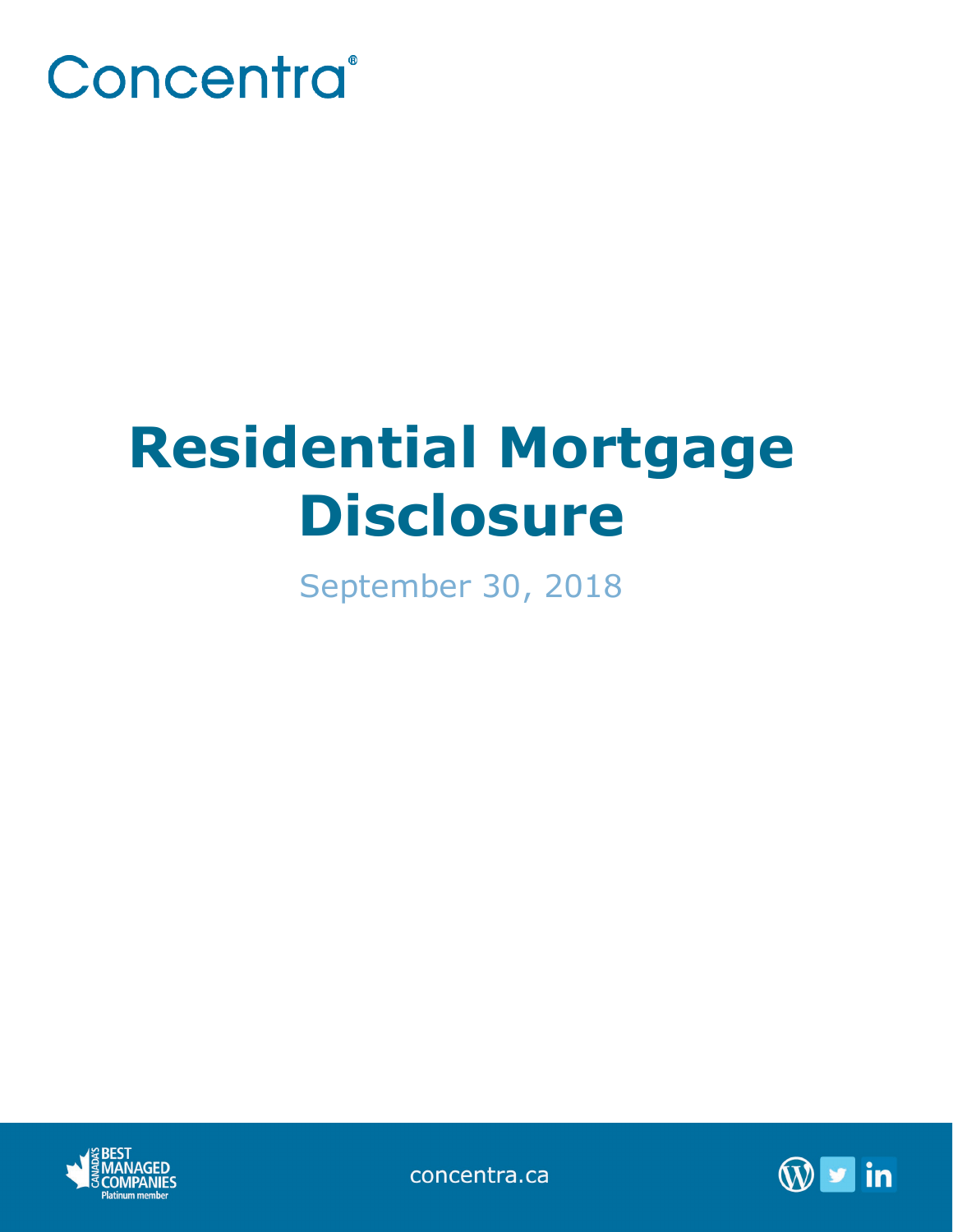# **September 30, 2018 Residential Mortgage Disclosure**

In accordance with the *Office of the Superintendent of Financial Institutions Canada (OSFI) Guideline B20 – Residential Mortgage Underwriting Practices and Procedures* issued June 2012, additional disclosure is provided regarding the company's residential mortgage exposure.

The company is limited to providing residential real estate loans of no more than 80% of the collateral value. Lending at a higher loan-to-value (LTV) is permitted but requires default insurance. This insurance is contractual coverage of the eligible facilities that protects the company's real estate secured lending portfolio against potential losses caused by borrower default. It is provided by either government backed entities or other approved private mortgage insurers.

On an annual basis the company performs a stress test to determine the impact of a significant decline in house prices on the residential mortgage portfolio. Due to the high percentage of insured residential mortgages held on the balance sheet and the increase in house prices since initial underwriting, there is very little impact to the company's capital position from this stress event.

## **Residential mortgages and home equity lines of credit (insured vs. uninsured)**

The following table presents amounts of insured and uninsured residential mortgages and home equity lines of credit (HELOCs), by geographic regions.

|                            | <b>September 30, 2018</b>    |       |                  |       |               |                          |       |                  |               |               |                  |               |
|----------------------------|------------------------------|-------|------------------|-------|---------------|--------------------------|-------|------------------|---------------|---------------|------------------|---------------|
|                            | <b>Residential Mortgages</b> |       |                  |       | <b>HELOCs</b> |                          |       |                  | Total         |               |                  |               |
|                            | Insured <sup>(1)</sup>       |       | <b>Uninsured</b> |       |               | Insured <sup>(1)</sup>   |       | <b>Uninsured</b> | Insured $(1)$ |               | <b>Uninsured</b> |               |
|                            | \$                           | %     | \$               | %     | \$            | $\frac{9}{6}$            | \$    | %                | \$            | $\frac{0}{0}$ | \$               | $\frac{0}{0}$ |
| Province $^{(2)}$          |                              |       |                  |       |               |                          |       |                  |               |               |                  |               |
| Atlantic                   | 312,486                      | 6.69  | 12,956           | 0.74  |               |                          |       | ۰.               | 312,486       | 6.69          | 12,956           | 0.73          |
| Quebec                     | 4,622                        | 0.10  | 301              | 0.02  |               |                          |       |                  | 4,622         | 0.10          | 301              | 0.02          |
| Ontario                    | 1,955,968                    | 41.88 | 1,379,226        | 78.27 |               |                          |       |                  | 1,955,968     | 41.88         | 1,379,226        | 78.21         |
| Prairies &<br>Territories  | 1,752,446                    | 37.53 | 205,059          | 11.64 |               | $\overline{\phantom{a}}$ | 1,158 | 71.60            | 1,752,446     | 37.52         | 206,217          | 11.69         |
| <b>British</b><br>Columbia | 644,341                      | 13.80 | 164,456          | 9.33  | 817           | 100.00                   | 459   | 28.40            | 645,158       | 13.81         | 164,915          | 9.35          |
| Total                      | 4,669,863                    | 100   | 1,761,998        | 100   | 817           | 100                      | 1,617 | 100              | 4,670,680     | 100           | 1,763,615        | 100           |

(Thousands of Canadian dollars, except percentage amounts)

*(1) Default insurance is contractual coverage of eligible facilities whereby the company's exposure to real estate secured lending is protected against potential shortfalls caused by borrower default. This insurance is provided by either government backed or other private mortgage default insurers. (2) The province represents the location of the property in Canada. There are no foreign operations.*



**\_\_\_\_\_\_\_\_\_\_\_\_\_\_\_\_\_\_\_\_\_\_\_\_\_\_\_\_\_\_\_\_\_\_\_\_\_\_\_\_\_\_\_\_**